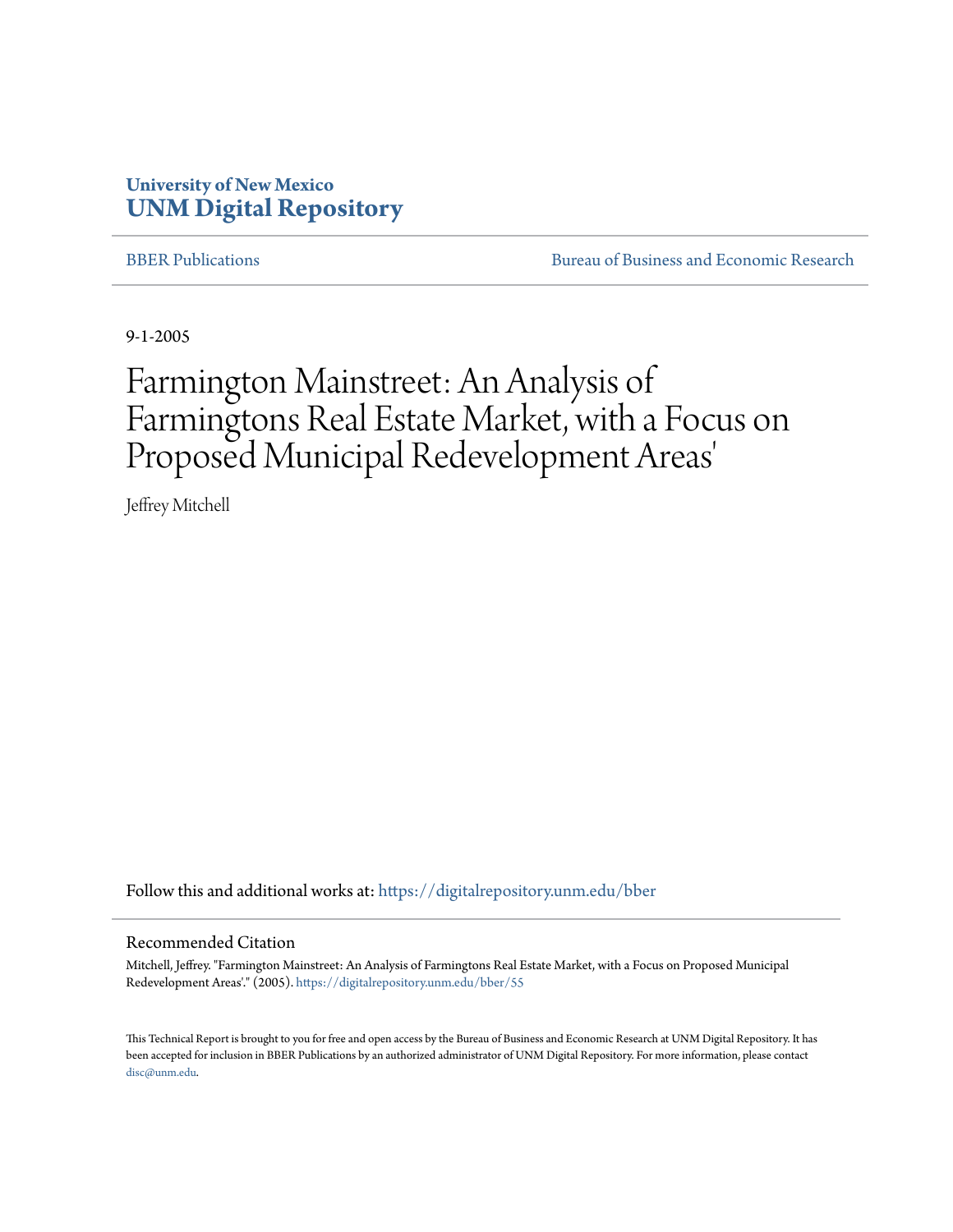## FARMINGTON MAINSTREET

# AN ANALYSIS OF FARMINGTON'S REAL ESTATE MARKET, WITH A FOCUS ON PROPOSED MUNICIPAL REDEVELOPMENT AREAS

Financial support for this research was provided by New Mexico Economic Development Department Mainstreet Program

September 2005

UNIVERSITY OF NEW MEXICO BUREAU OF BUSINESS AND ECONOMIC RESEARCH

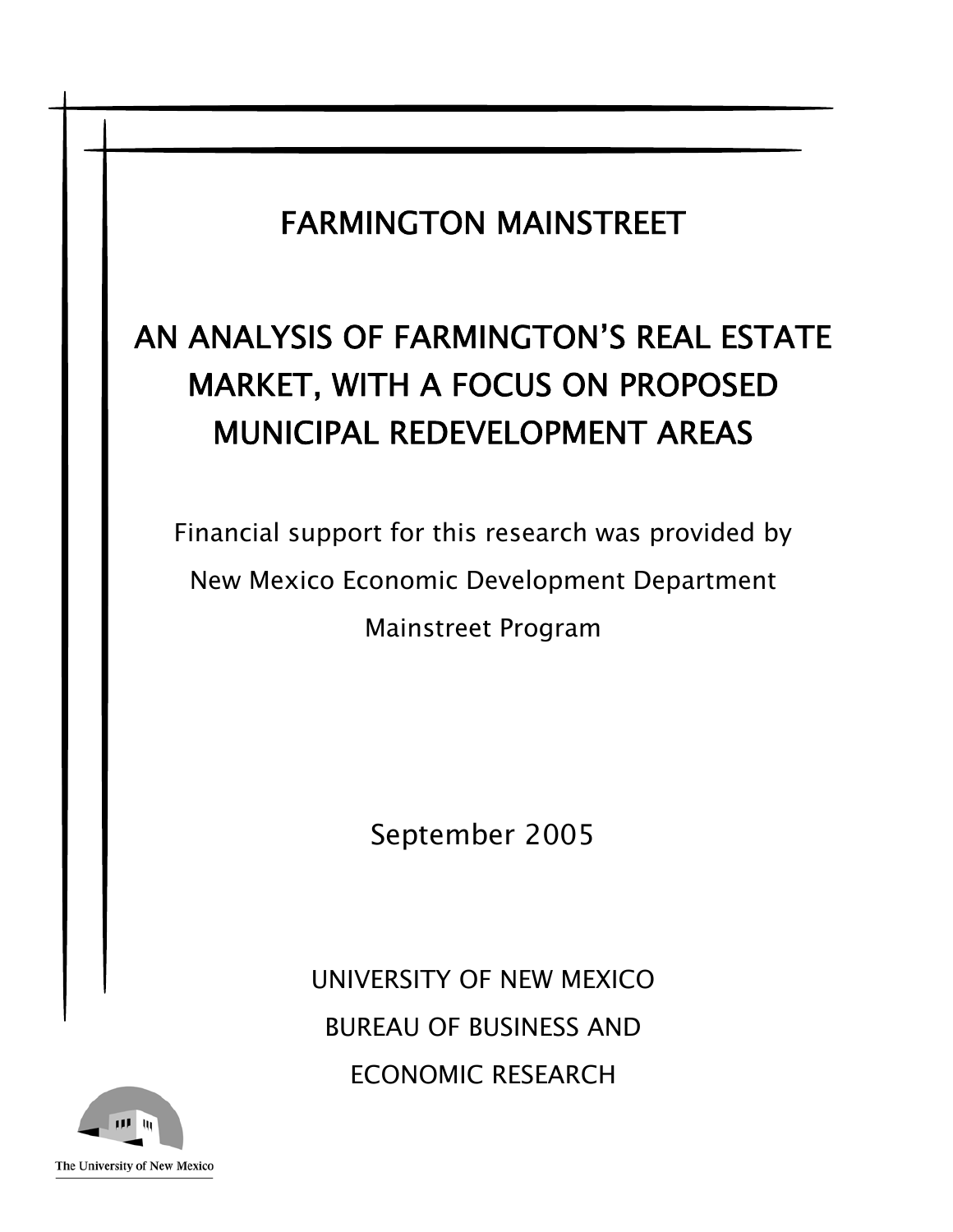### FARMINGTON MAINSTREET

# AN ANALYSIS OF FARMINGTON'S REAL ESTATE MARKET, WITH A FOCUS ON PROPOSED MUNICIPAL REDEVELOPMENT AREAS

By Dr. Jeffrey Mitchell

September 2005

UNIVERSITY OF NEW MEXICO BUREAU OF BUSINESS AND ECONOMIC RESEARCH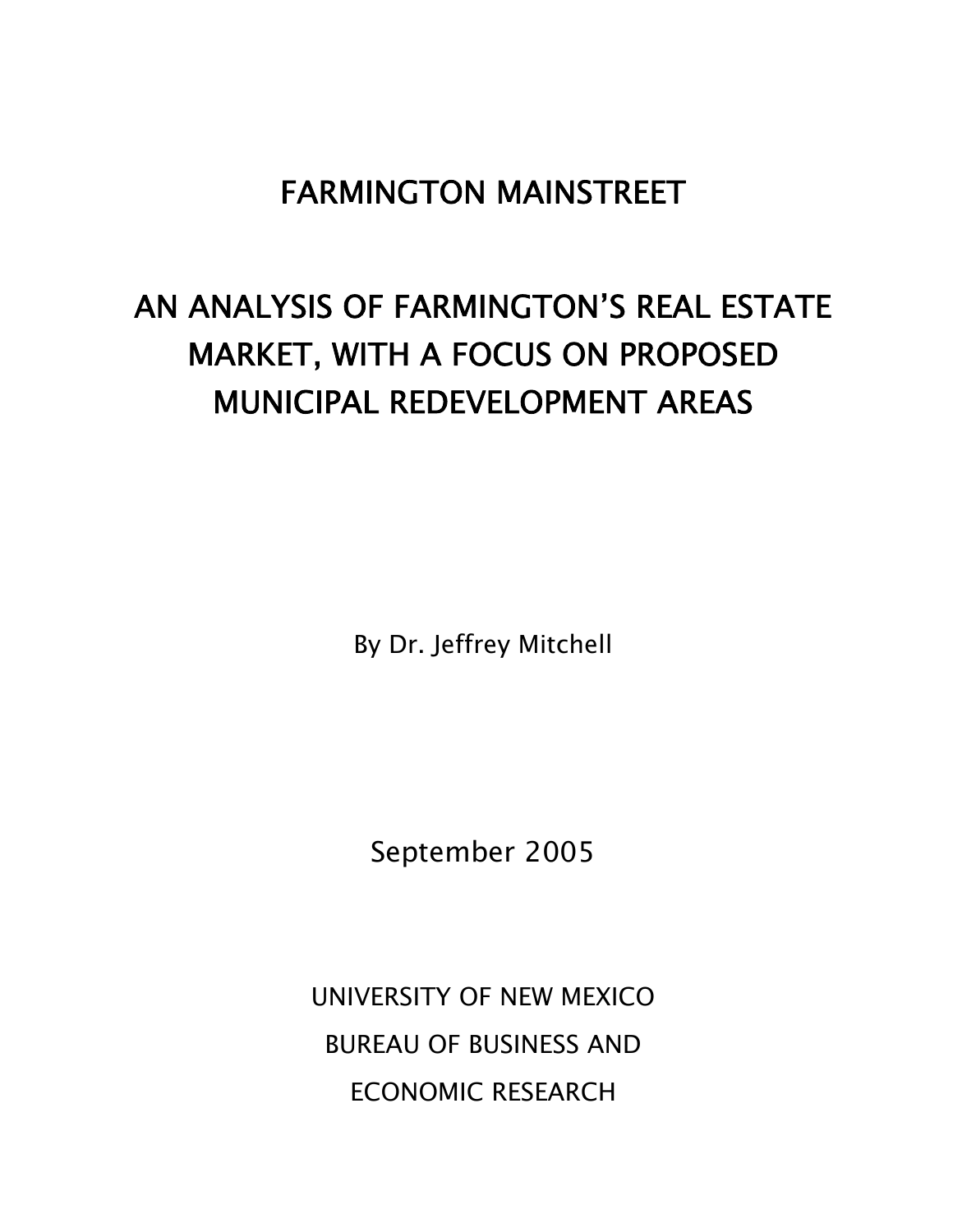#### **I. Introduction**

In March 2205, The New Mexico Economic Development Department's MainStreet Program contracted the Bureau of Business and Economic Research (BBER) at the University of New Mexico to provide economic analysis in support of the development of Municipal Redevelopment Areas in Farmington, New Mexico. The first phase of this work resulted in a report entitled "A Preliminary Market Analysis for Proposed Farmington Municipal Redevelopment Areas". This report supports the preliminary work with a more detailed study of Farmington's real estate market during the period 2002 through June 2005, with particular focus on trends in proposed downtown MR areas.

The source of information used in this study is the San Juan County Board of Realtors. This is an ideal source of information for a study of real estate in Farmington, as it offers a comprehensive listing of all registered real estate transactions during the study period<sup>[1](#page-3-0)</sup>. The data includes the date and location of all transactions, the final sales value, land and building area, and other variables. Information on the parties to all transactions was removed from the dataset.

The following provides a detailed account of trends in Farmington's real estate market.

#### **II. Real Estate Trends by Type**

 $\overline{a}$ 

**Figure 1** shows the number of real estate transactions, by type, for the period January 2002 through June 2005. As the figure indicates, the volume of real estate activity within this short three and a half year study period reached a peak in 2003, when 734 transactions were recorded. This was up from 577 in 2002. The activity remained strong in 2004, but fell sharply during the first half of 2005, to about 70% of the level of the corresponding period in 2003. These trends apply equally to residential and commercial properties.

<span id="page-3-0"></span> $1$  During the three and a half year study period, 2,267 transactions within the Farmington city limits were recorded.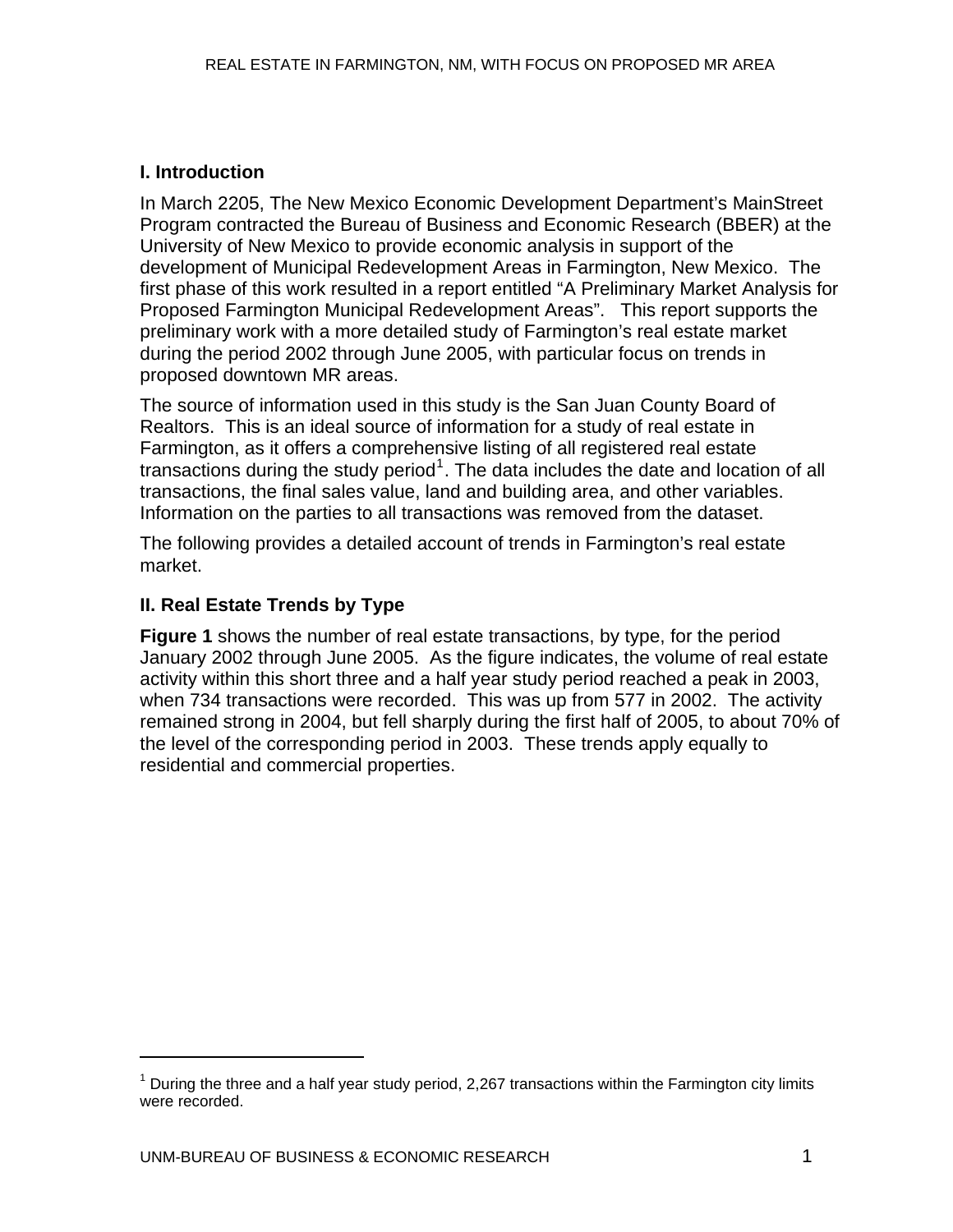

 **FIGURE 1** 

\*Data available for land only for the period January 2003 – June 2005.

#### **III. Property Values by Type of Real Estate**

**Figures 2** and **3** show average values of residential and commercial real estate for Farmington and the MR area for the period January 2002 through June 2005. Over the seven semi-annual periods, average residential values increased by 44%, from \$70.1 per square foot in the first half of 2002 to \$103.8 per square foot in the first half of 2005. Values rose in each period, though the largest percentage increase was in 2005 (11% compared to second half of 2004). This upward trend in real estate values follows, but is slightly below, national and statewide patterns of appreciation of residential property values.

The value of commercial real estate also increased over the study period, though the trend was significantly less stable because the tendency of values to track very short term trends in the economy and the smaller number of transactions. Over the entire period, values increased by 62.2%.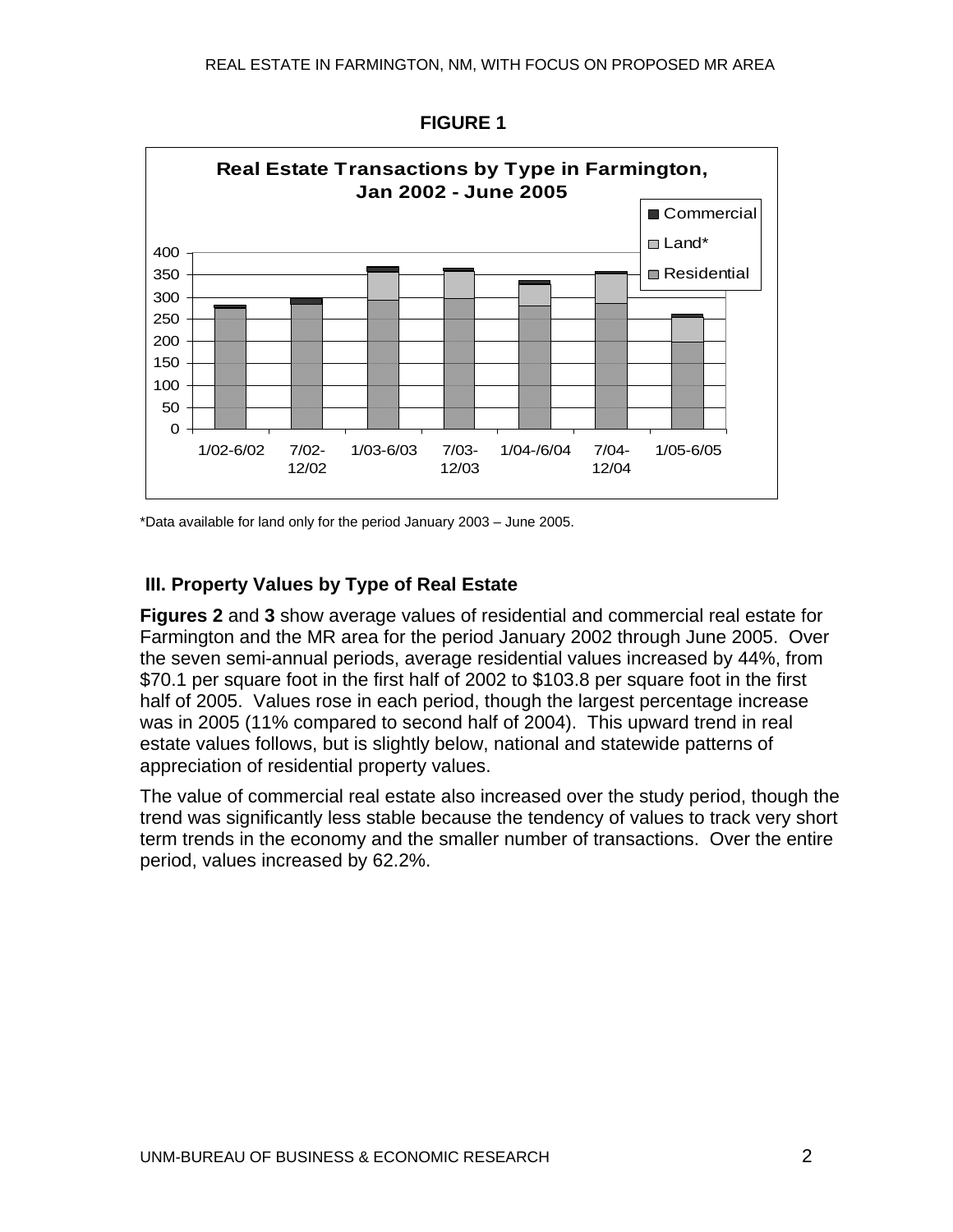

**FIGURE 2** 

| <b>FIGURE 3</b> |  |
|-----------------|--|
|-----------------|--|

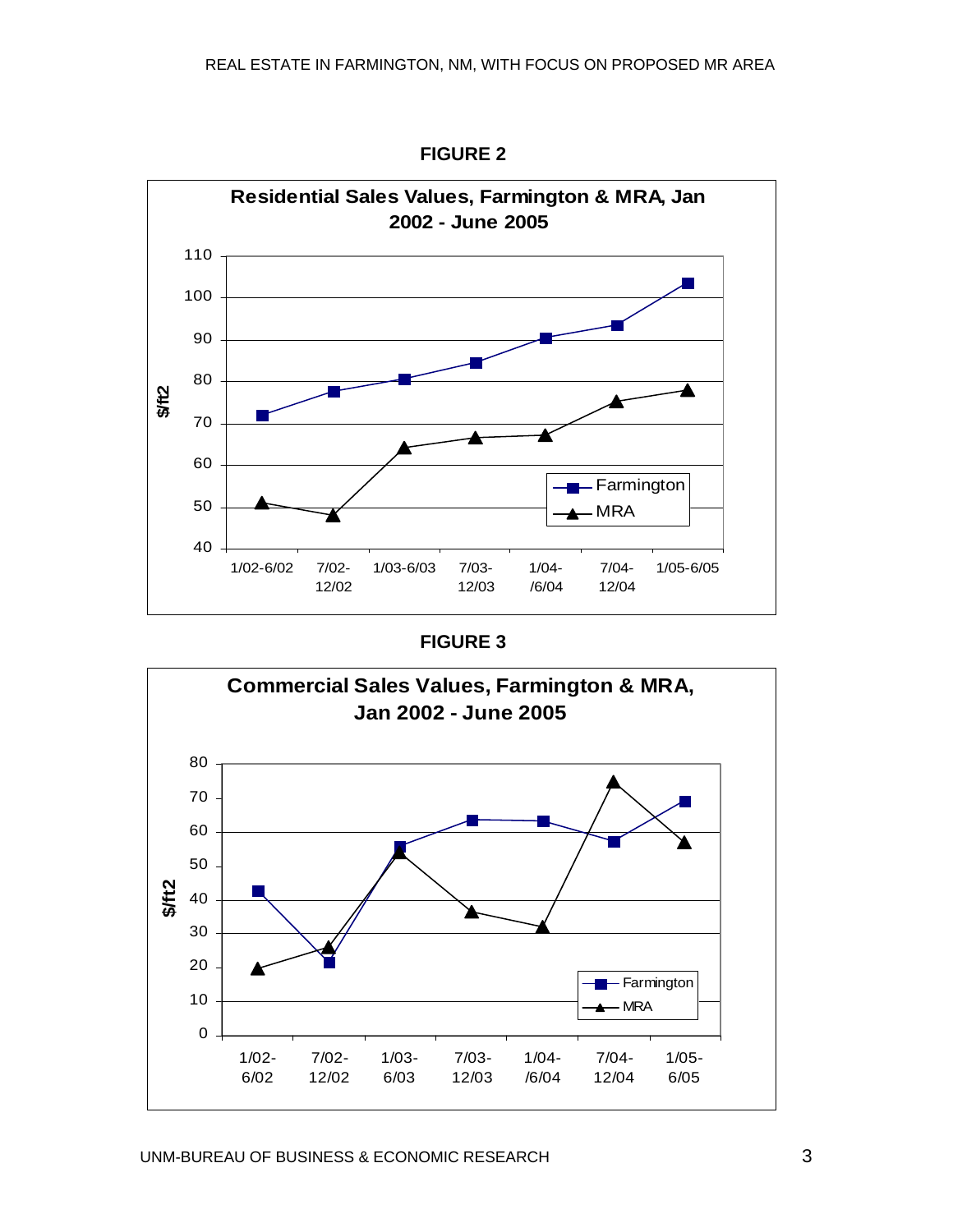#### **III. The Geography of Real Estate Activity in Farmington**

The location of real estate transactions is recorded with the San Juan County Board of Realtors. The location is assigned to one of 150 zones. The zones are coded west to east from A to O, and north to south from 0 to 9. The MR area falls within the five zones E7-G7 and F8-G8, which are highlighted in yellow. Two notes of caution must be considered in evaluating this data. First, the MR area comprises only portions of the five identified zones– a fairly small share of transactions with these zones is outside the boundaries of the proposed MR area<sup>[2](#page-6-0)</sup>. Second, brokers assign the location to the matrix but this process is far from accurate. In a random sample of 30 transactions, six were incorrectly coded.

**Figures 4a** and **b** show average sales values and the total number of sales of residential properties, respectively, for the 150 zones. **Figures 5a** and **b**, and **6a**  and **b** are comparable data for commercial property and vacant land. In each of the figures, the five darkened cells include the MR area. The five cells in the area K2 to M3 are the rapidly developing northeast quadrant of Farmington; the eleven cells from F3 to H6 (excluding F3) are the developing neighborhoods to the north and northeast of downtown. These two areas are highlighted in a lighter tone.

Analysis of the residential data indicates that only a small share (4.7%) of all residential transactions during the study period were in the five zones that encompass the MR area. By contrast, the 16 cells in the zones to the north and northeast of downtown and in the Foothills area capture nearly 64% of all residential transactions. Over the seven study periods, average value of residential properties in the MR area was \$63.3/ft2, compared to an average value of \$86.1/ft2 in other parts of the city.

The geography of commercial real estate was sharply different. 32 of the 57 (56%) commercial real estate sales that occurred during the study period were in the MR area. Because commercial spaces in the downtown MR area is on average smaller than in other areas of the city, these transactions comprised 30.2% of the total area of commercial transactions (91,343 of 301,381 ft2). Finally, the average value of commercial space in the MR area is below that of other areas, \$40.2/ft2 compared to \$52.4/ft2. The only other area with a significant volume of commercial activity was just north of the MR area, though values in this area were also below the citywide average.

 $\overline{a}$ 

<span id="page-6-0"></span> $2$  The mismatch between the zones and the specific boundaries of the MR area does not affect the values of residential and commercial transactions in the MR area shown in Figures 2 and 3. The averages for MR area in these figures include only transactions that occurred within the proposed MR area boundaries.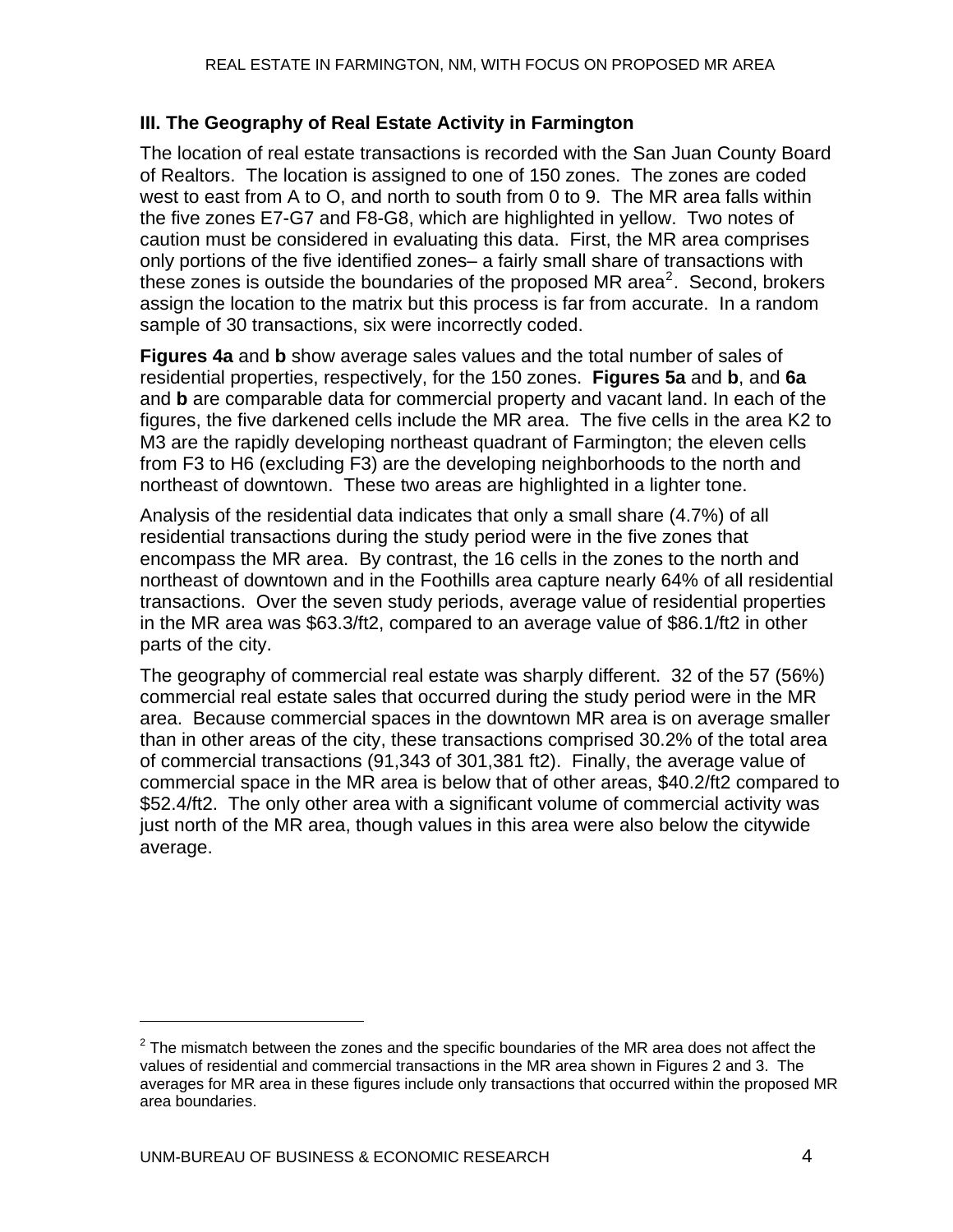#### REAL ESTATE IN FARMINGTON, NM, WITH FOCUS ON PROPOSED MR AREA

|                | A    | В    | С     | D     | E    | F     | G    | H     |      | J     | Κ     | ┗     | M     | N    | O     |
|----------------|------|------|-------|-------|------|-------|------|-------|------|-------|-------|-------|-------|------|-------|
| $\mathbf 0$    | 46.1 |      |       |       |      | 120.5 | 66.3 | 73.1  |      |       |       | 125.4 | 131.9 |      |       |
| $\mathbf{1}$   |      | 73.0 |       |       |      | 86.3  |      |       | 92.5 |       | 101.8 |       | 129.3 | 54.8 | 124.2 |
| 2              | 71.9 |      | 103.3 |       |      |       | 70.3 | 99.6  | 94.5 | 107.0 | 105.6 | 93.2  | 88.5  | 97.3 | 86.6  |
| 3              |      |      |       |       |      | 87.9  | 98.3 | 101.6 | 98.3 | 95.7  | 87.6  | 103.2 | 98.6  |      |       |
| $\overline{4}$ |      |      | 78.0  | 72.2  | 78.7 | 79.5  | 90.2 | 84.1  | 81.4 | 81.1  | 88.6  | 76.9  | 109.5 |      |       |
| 5              |      |      | 75.0  | 79.9  | 69.6 | 82.5  | 78.3 | 76.2  | 75.6 | 78.0  | 64.7  | 97.7  | 100.5 |      |       |
| 6              |      |      |       |       | 59.0 | 78.7  | 72.3 | 67.6  | 71.8 | 55.2  | 148.3 | 100.0 | 120.4 | 70.0 |       |
| $\overline{7}$ | 68.3 | 91.8 | 86.8  | 77.0  | 65.0 | 63.2  | 75.8 | 61.1  |      |       |       | 48.5  | 23.8  |      |       |
| 8              |      |      | 83.7  | 73.3  |      | 65.1  | 53.1 | 57.6  | 60.0 | 82.3  |       | 43.4  | 49.9  |      |       |
| 9              |      |      |       | 104.9 |      | 51.3  | 52.7 | 73.2  | 69.6 |       |       | 46.0  | 98.1  |      |       |

#### **FIGURES 4.A. AND 4.B AVERAGE RESIDENTIAL REAL ESTATE VALUES, BY ZONE WITHIN FARMINGTON, JAN 2002 - JUNE 2005**

#### **NUMBER OF RESIDENTIAL REAL ESTATE TRANSACTIONS BY ZONE WITHIN FARMINGTON, JAN 2002 - JUNE 2005**

|                | Α              | B | C              | D            | Е              | F              | G   | Н              |                | J              | Κ              | L   | М  | N              | O              |
|----------------|----------------|---|----------------|--------------|----------------|----------------|-----|----------------|----------------|----------------|----------------|-----|----|----------------|----------------|
| $\mathbf 0$    | $\overline{2}$ |   |                |              |                |                | 1   | 1              |                |                |                | 12  | 3  |                |                |
| $\mathbf{1}$   |                | 1 |                |              |                | и              |     |                | $\overline{ }$ |                | $\overline{2}$ |     | 10 | $\overline{c}$ | 3              |
| 2              | 3              |   | 2              |              |                |                | 1   | 5              | 13             | 2              | 17             | 174 | 68 | 1              | $\overline{ }$ |
| 3              |                |   |                |              |                | 6              | 94  | 40             | $\mathbf{1}$   | 53             | 75             | 17  | 3  |                |                |
| 4              |                |   | $\overline{2}$ | $\mathbf{1}$ | 3              | 54             | 147 | 49             | 18             | 30             | 16             | 50  | 1  |                |                |
| 5              |                |   | $\overline{ }$ | 4            | 9              | 101            | 74  | 73             | 60             | 52             | $\mathbf{1}$   | 5   | 3  |                |                |
| 6              |                |   |                |              | 1              | 60             | 80  | 49             | 37             | $\overline{2}$ | 1              | 8   | 2  | 1              |                |
| $\overline{7}$ | 5              | 3 | 3              | 15           | $6\phantom{.}$ | 58             | 43  | $\overline{7}$ |                |                |                | 5   | 1  |                |                |
| 8              |                |   | $\overline{ }$ | 18           |                | $\overline{4}$ | 16  | 3              | 7              | 8              |                | 2   | 1  |                |                |
| 9              |                |   |                | 1            |                | $\mathbf{1}$   | 10  | 56             | 8              |                |                | 2   | 2  |                |                |

TOTAL

Source: San Juan County Board of Realtors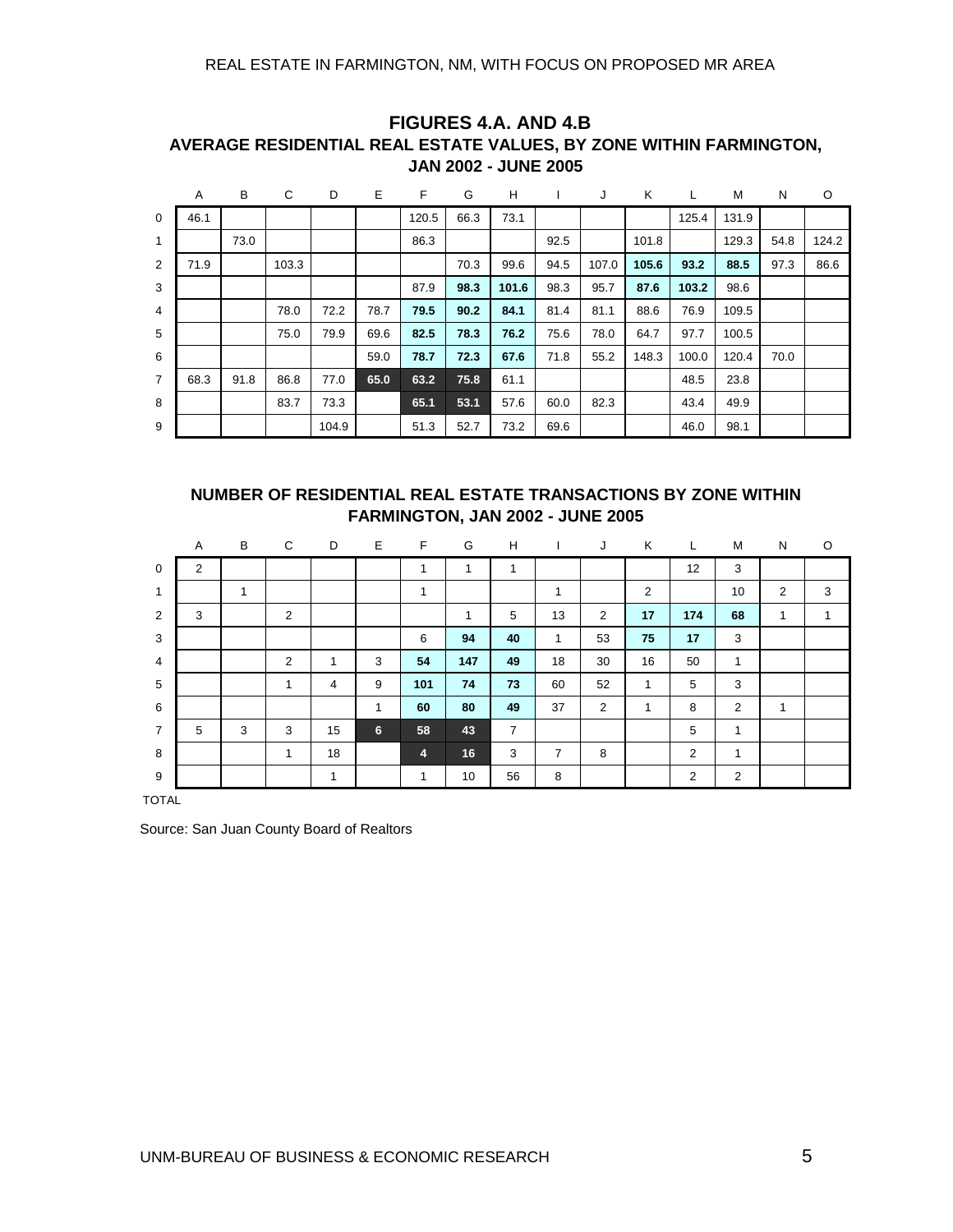|                | Α | B | $\mathsf{C}$ | D    | $\mathbb{R}^n \times \mathbb{R}^n$ . | $\mathbb{R}^n$ . For | G    | H     | <b>Contract Contract</b> | J    | K | $\mathbb{Z}^n$ . Let | M    | N | $\circ$ |
|----------------|---|---|--------------|------|--------------------------------------|----------------------|------|-------|--------------------------|------|---|----------------------|------|---|---------|
| $\mathsf 0$    |   |   |              |      |                                      |                      |      |       |                          |      |   |                      |      |   |         |
| 1              |   |   |              |      |                                      |                      |      |       |                          |      |   |                      |      |   |         |
| $\overline{2}$ |   |   |              |      |                                      |                      |      |       |                          | 52.6 |   |                      | 37.7 |   |         |
| 3              |   |   |              |      |                                      |                      |      | 134.4 |                          |      |   |                      |      |   |         |
| 4              |   |   |              |      |                                      |                      |      |       |                          |      |   |                      |      |   |         |
| 5              |   |   |              |      |                                      | 76.7                 | 46.2 |       | 113.1                    |      |   |                      |      |   |         |
| 6              |   |   |              |      |                                      |                      | 85.7 | 44.9  | 91.8                     |      |   |                      |      |   |         |
| $\overline{7}$ |   |   |              | 33.6 | 62.6                                 | 31.8                 | 58.7 | 67.8  | 81.3                     |      |   |                      |      |   |         |
| 8              |   |   |              |      | 68.2                                 | 49.6                 |      | 54.2  | 32.5                     | 63.2 |   |                      |      |   |         |
| 9              |   |   |              |      |                                      |                      |      |       | 6.9                      |      |   |                      |      |   |         |

#### **FIGURES 5.A. AND 5.B AVERAGE COMMERCIAL REAL ESTATE VALUES, BY ZONE WITHIN FARMINGTON, JAN 2002-JUNE 2005**

#### **NUMBER OF COMMERCIAL REAL ESTATE TRANSACTIONS BY ZONE WITHIN FARMINGTON, JAN 2002-JUNE 2005**

|                | Α | B | C | D | Е              | F               | G              | H              |              | J              | K | L. | М              | N |  |
|----------------|---|---|---|---|----------------|-----------------|----------------|----------------|--------------|----------------|---|----|----------------|---|--|
| $\mathbf 0$    |   |   |   |   |                |                 |                |                |              |                |   |    |                |   |  |
| 1              |   |   |   |   |                |                 |                |                |              |                |   |    |                |   |  |
| $\overline{2}$ |   |   |   |   |                |                 |                |                |              |                |   |    | $\overline{2}$ |   |  |
| 3              |   |   |   |   |                |                 |                | 4              |              |                |   |    |                |   |  |
| $\overline{4}$ |   |   |   |   |                |                 |                |                |              |                |   |    |                |   |  |
| 5              |   |   |   |   |                |                 | $\overline{2}$ |                | 1            |                |   |    |                |   |  |
| 6              |   |   |   |   |                |                 | $\overline{2}$ | $\overline{2}$ | $\mathbf{1}$ |                |   |    |                |   |  |
| $\overline{7}$ |   |   |   | 4 | 5 <sub>5</sub> | 18              | $\overline{4}$ | 1              | $\mathbf{1}$ |                |   |    |                |   |  |
| 8              |   |   |   |   | 2              | $5\phantom{.0}$ |                | -4             | 1            | $\overline{ }$ |   |    |                |   |  |
| 9              |   |   |   |   |                |                 |                |                | 1            |                |   |    |                |   |  |

TOTAL

Source: San Juan County Board of Realtors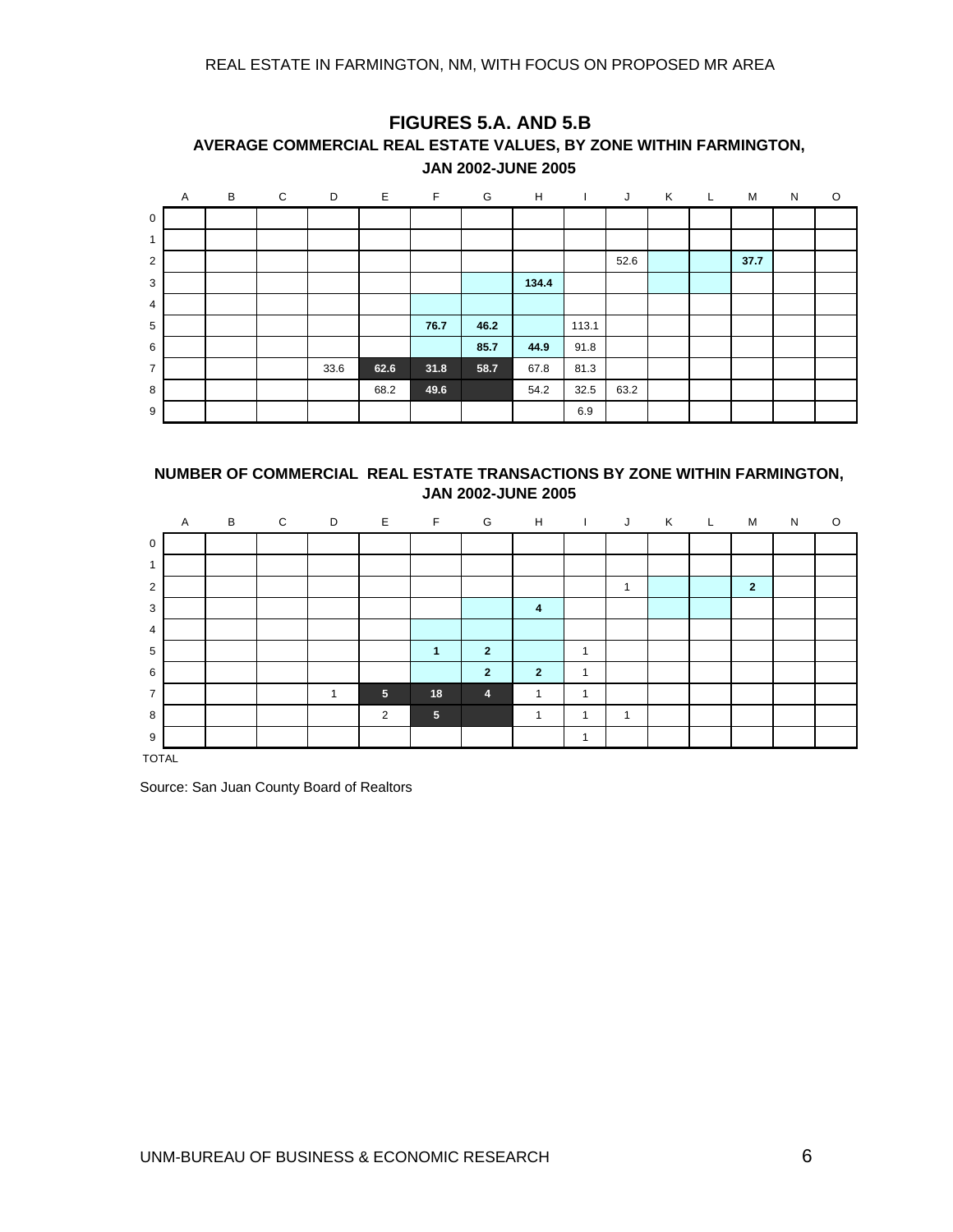|                | AVERAGE LAND VALUES, BY ZONE WITHIN FARMINGTON, JAN 2003-JUNE 2005 |   |   |     |    |     |     |     |     |     |     |     |     |     |   |
|----------------|--------------------------------------------------------------------|---|---|-----|----|-----|-----|-----|-----|-----|-----|-----|-----|-----|---|
|                | $\overline{A}$                                                     | B | C | D   | E. | F   | G   | H   | Ι.  | J   | K   | L.  | M   | N   | O |
| $\mathbf 0$    |                                                                    |   |   |     |    |     |     |     | 0.3 |     | 0.4 | 0.5 | 1.1 |     |   |
| 1              |                                                                    |   |   |     |    |     |     | 0.8 | 0.3 | 0.3 | 0.2 | 0.6 | 2.3 |     |   |
| $\overline{2}$ |                                                                    |   |   |     |    |     |     | 0.5 | 0.8 | 0.5 | 1.6 | 1.4 | 2.4 |     |   |
| 3              |                                                                    |   |   | 0.4 |    |     | 3.1 | 3.4 |     | 2.8 |     | 0.8 |     |     |   |
| $\overline{4}$ |                                                                    |   |   |     |    | 2.2 | 1.8 | 2.6 |     | 0.8 |     | 1.1 |     | 0.9 |   |
| 5              |                                                                    |   |   | 0.5 |    | 1.1 | 1.3 | 4.1 | 2.0 | 2.0 | 2.2 |     |     |     |   |
| 6              |                                                                    |   |   | 0.7 |    |     | 3.7 | 5.7 | 1.7 |     |     | 0.5 | 0.5 |     |   |
| $\overline{7}$ |                                                                    |   |   | 1.3 |    | 1.0 |     | 2.3 |     | 0.9 |     |     |     |     |   |
| 8              |                                                                    |   |   |     |    | 2.9 |     | 2.0 | 1.1 |     | 0.3 |     |     |     |   |
| 9              |                                                                    |   |   |     |    |     | 1.0 |     | 1.1 |     |     |     |     |     |   |

#### **FIGURES 6.A. AND 6.B**

#### **NUMBER OF LAND SALES BY ZONE WITHIN FARMINGTON, JAN 2003-JUNE 2005**

|                | $\mathsf{A}$ | B | C | D | Е | F                    | G              | H                       | T              | J              | Κ                       | L            | М  | N                        | O |
|----------------|--------------|---|---|---|---|----------------------|----------------|-------------------------|----------------|----------------|-------------------------|--------------|----|--------------------------|---|
| $\mathbf 0$    |              |   |   |   |   |                      |                |                         |                |                |                         | 10           | 1  |                          |   |
| $\mathbf{1}$   |              |   |   |   |   |                      |                | $\overline{\mathbf{A}}$ | 2              | 1              | $\overline{\mathbf{A}}$ | 3            | 65 |                          |   |
| 2              |              |   |   |   |   |                      |                | 1                       | 8              | 8              | 3                       | 34           | 21 |                          |   |
| 3              |              |   |   |   |   |                      | 24             | 10                      |                | 9              |                         | 10           |    |                          |   |
| 4              |              |   |   |   |   | $\overline{2}$       | 12             | 14                      |                | $\overline{2}$ |                         | $\mathbf{1}$ |    | $\overline{\phantom{a}}$ |   |
| 5              |              |   |   |   |   | $\blacktriangleleft$ | $\sqrt{5}$     | $\mathbf{1}$            | 3              | 1              | 1                       |              |    |                          |   |
| 6              |              |   |   | 2 |   |                      | $\overline{2}$ | $\mathbf{1}$            | $\mathbf{1}$   |                |                         | 2            | 8  |                          |   |
| $\overline{7}$ |              |   |   | 4 |   | $\mathbf{3}$         |                | 1                       |                | 1              |                         |              |    |                          |   |
| 8              |              |   |   |   |   | $\overline{2}$       |                | 2                       | 3              |                | $\overline{\mathbf{A}}$ |              |    |                          |   |
| 9              |              |   |   |   |   |                      | 1              |                         | $\overline{ }$ |                |                         |              |    |                          |   |

TOTAL

Source: San Juan County Board of Realtors